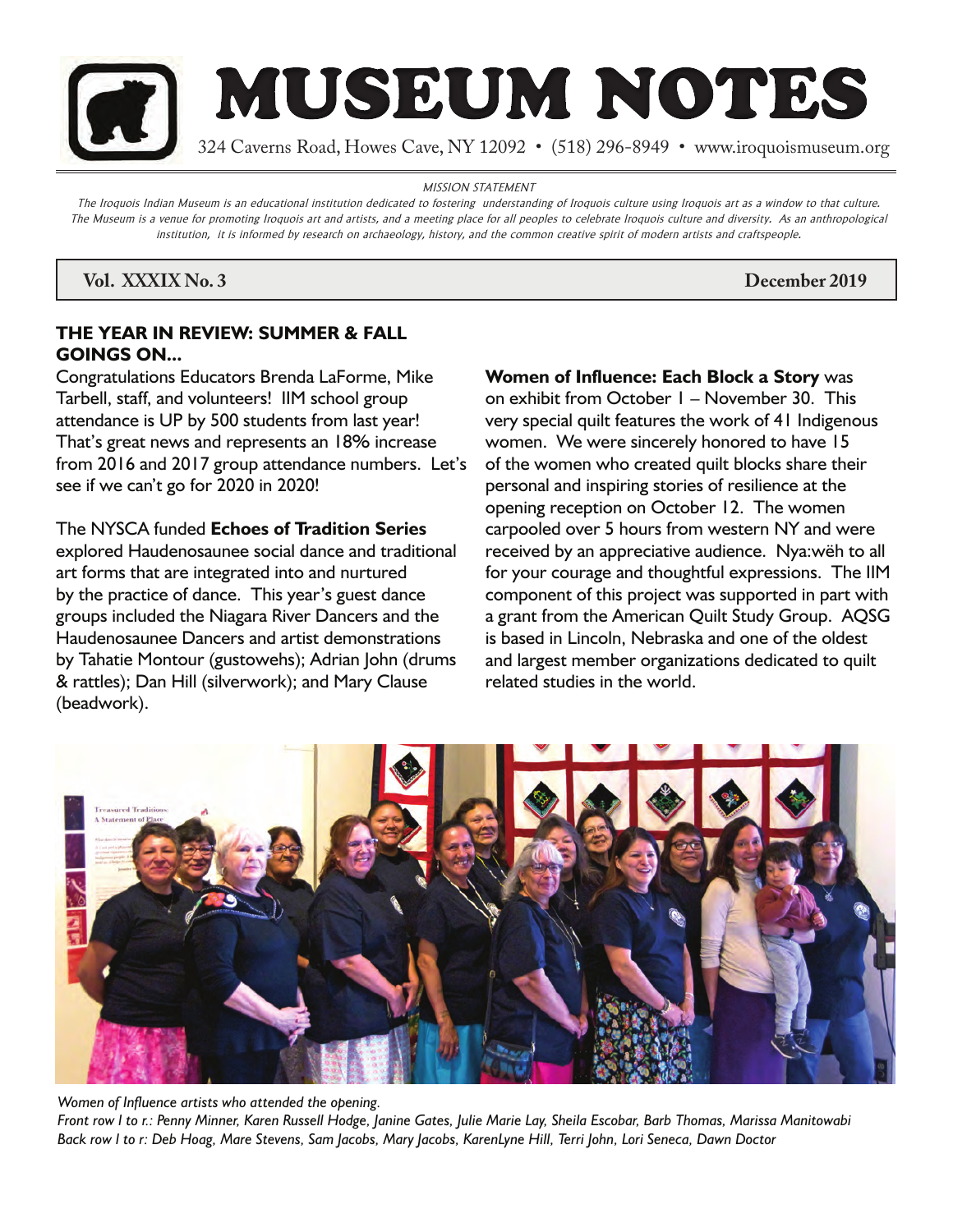#### **MUSEUM NOTES Page 2**

The **38th Annual Iroquois Arts Festival** saw good weather and healthy attendance. A record number of artist vendors came from throughout Iroquois Country. Longtime favorites such as storyteller Perry Ground, early technologist Barry Keegan, and the Sky Dancers joined Kevin Laforme who demonstrated corn soup making. Together with first time guests, Anenhaienton/Josh Sargent and author Ernest Rugenstein they created a fabulous event with opportunities for visitors of all ages to learn, create, dance, and sample traditional foods.



*The Sky Dancers welcomed guest lead singer Chris Thomas to this year's Festival.* 

Our main exhibit, **Treasured Traditions**, featured three special guests. At the opening reception in May, Jennifer Stevens presented her knowledge about the revival of the Haudenosaunee ceramic tradition in her community of Oneida, Wisconsin. On July 28, Iakonikonriiosta/Sheree Bonaparte spoke about Mohawk quilting traditions and their connection to the still thriving 38-year old Akwesasne Freedom School. And, last but by no means least, artist Grant Jonathan rounded out our season. Grant shared his research on the stylistic characteristics and role of beadwork at Tuscarora and accompanied his presentation with dozens of amazing Victorian Era pieces from his own collection. Presentations were made possible with funds from a Humanities NY Action Grant.

#### **GOOD NEWS! ...**

Efforts to raise \$110,000 for the IIM's Sharing the Gifts Initiative for 2019-2020 met with exceptional success. As of this printing we have successfully raised \$80,000 towards our goal. The principal contributors who saw promise in what we proposed and invested in our future include the Nicholas Juried Family Foundation. Although Nicholas Juried established his career in Austin, TX his youth was spent on his family's farm in Gilboa (Schoharie County). Mr. Juried remains deeply connected to this area and received the Otsego/Schoharie Historic Preservation Award for his philanthropic efforts in 2016. With the announcement of a \$30,000 award to the IIM he wrote "While attending the dedication of the Nicholas J. Juried History Center on the Gilboa Museum campus in July 2017 I did have an opportunity to also visit the Iroquois Indian Museum…and was thoroughly impressed with the experience. That visit, along with the wealth of information on the formation of the Iroquois Indian Museum and current Museum Notes which you sent me, suggests strong consideration of support."

A second generous supporter, the A. Lindsay and Olive B. O'Connor Foundation has supported IIM education programs in the past and also gave \$30,000. The O'Connor Foundation supports health care, substance abuse, violence prevention, schools, early childhood programs, environmental groups, law enforcement, fire departments, libraries, performing and visual arts, historic sites, museums, hiking trails, sports camps, music festivals and Native American culture and history. An anonymous private donor contributed \$10,000 after visiting the museum. The New York State Council on the Arts awarded the IIM another \$10,000 through a competitive grant process.



*Museum Educator Brenda LaForme (Onondaga) (upper left) poses with a group of international students.*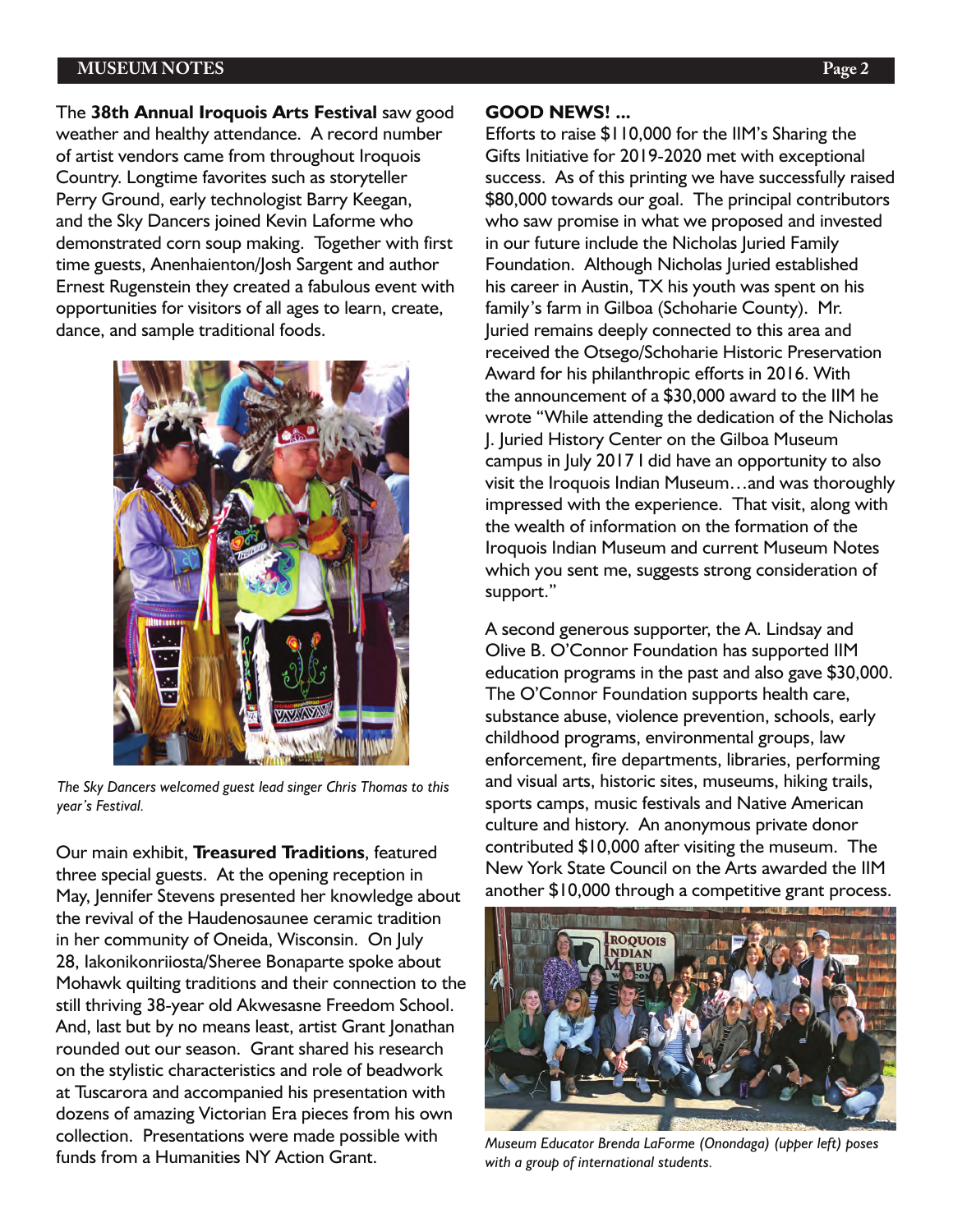#### **MUSEUM NOTES Page 3**



*Alicia was frequently assisted by IIM Chief Feline Officer Little Boy!* 

#### **STAFF CHANGES...**

This fall the IIM bid a fond farewell to Alicia Burnett, the IIM's Marketing & Promotions Coordinator. Alicia joined the staff in September 2016, redesigning our web page, and creating promotional materials for events, fundraising campaigns, Facebook posts, and print ads. Her distinctive work on the exhibition panels and gallery guides for From Girder to Ground Zero (2017); Tonto, Teepees & Totem Poles (2018); and Treasured Traditions (2019) drew extensive praise from visiting museum professionals as well as the public for their striking layout and contemporary styling. Alicia accepted a fulltime position (with benefits – YEAH!) as Marketing and Communication Specialist at Brown Rudnick in Boston. We will sorely miss her talent, imagination, and good nature and wish her all the best in her new job.

The IIM will be interviewing candidates for the Promotions & Marketing position in early 2020. Watch this space for news of a new staff member (Little Boy approved of course) come spring.

## **NYSCA STEPS UP WHERE IT COUNTS...**

If you've been associated with the IIM for any length of time you know that our programming monies are obtained almost exclusively through grant support. Basic but essential costs such as heat, salaries, fire safety and security, and general upkeep represent much less attractive (ie: "sexy") areas of support for funders. NYSCA General Operating (GO) grants are the super valuable exception to that rule. This October the IIM received the welcome news that we were awarded \$8,000 through a competitive grant process. The GO award will be a fixed contribution towards the very real everyday expenses of sustaining and maintaining the IIM over the next 3 years.

### **VOLUNTEER SPOTLIGHT ...**

From its earliest beginnings the Iroquois Museum has depended on the generosity of volunteers. These individuals share their knowledge, teach crafts, prepare materials, and lead walks in the nature park. Many also pitch in to help in important and unexpected ways. To publically acknowledge their contributions to the quality and effectiveness of what the IIM offers we highlight one of these individuals in each issue of Museum Notes.

This issue's Volunteer Spotlight is on Sue Hess from Schoharie.. For 25 years Sue and her husband participated in Revolutionary War and French and Indian War re-enactments as sutlers (store owners) who sold items to the soldiers and followers at Fort Ticonderoga, Fort Stanwix, Fort Oswego and Fort Niagara. Sue and her husband also participated in fur trade era events across the US where they built their knowledge of other Native nations.

Sue has been an IIM volunteer since 2004. She can often be found at Steph's desk updating the gift shop sales inventory and wrangling with Steph's cantankerous, ergonomically-correct computer mouse. Sue keeps the IIM shop records accurate and up to date but she also possesses the indispensible talent of deciphering the staff's often illegible handwriting! Sue reflects on the motivation for her sustained IIM involvement, "I appreciate and admire Native American arts and crafts, their skills and their reverence and respect for the earth and the animals and how they can provide for us. We are very fortunate to have a museum in our area that promotes the arts and crafts of the Iroquois and teaches their history to those who visit. Fifteen years ago, when I retired from the State University of New York as a systems analyst, I began volunteering at the museum. I enjoy working with the staff and am glad I can be of service to the museum."

In addition to her work with the IIM Sue volunteers at the Old Stone Fort in the genealogy library and office. She enjoys taking classes with S.C.H.O.O.L. (Schoharie County Home of Ongoing Learning) and is helping to develop new applications for their database. During the summer she enjoys bicycling and canoeing and is active in the arts year round as a member of two local quilt guilds and the Schoharie Valley Singers.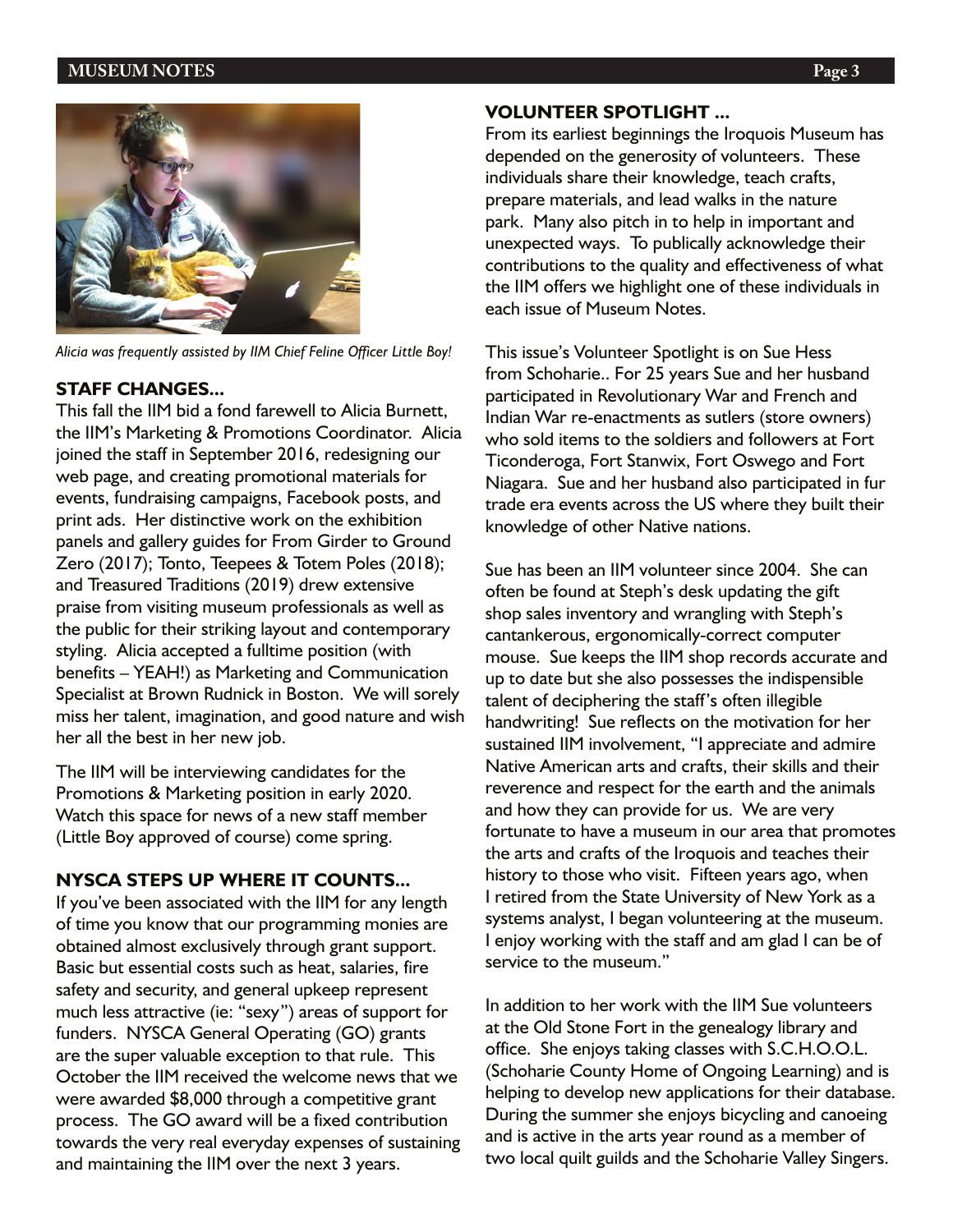

#### **VOLUNTEER PARTY...**

On Sunday, Nov 3 the IIM hosted a recognition party for our many FABULOUS volunteers. Volunteers from the Museum's archaeology department, grounds, festival, and children's programming areas were represented. Together these indispensable individuals donated well over 1000 hours and greatly enhanced the Museum's ability to provide quality programming and create a safe and welcoming environment for visitors. While we appreciate every hour that is contributed, three of our volunteers have made a commitment to the IIM that merited special notice. Individuals who donated more than 100 hours of time were awarded silver bear pins hand crafted by Onondaga artist Sheldon Gibson. Yvaine Melito from Cobleskill joined our volunteer team in 2018 when she offered to assist with parking and tickets for the Labor Day Festival. Yvaine helps visiting students with traditional craft activities and assists Brenda in preparing materials for these activities. When Yvaine's not volunteering she also staffs our reception desk and is part of the All Nation's Women's Drum Circle. The second silver bear recipient is Stephen Spretnjak from Schoharie. Stephen can usually be found getting down and dirty with the archaeology department but is also willing to pitch in anywhere that he's needed at the Labor Day Festival. Vic DiSanto from East Cobleskill joined our volunteer force in 2018. Vic can be found sharing his knowledge and personal teaching tools with students of all ages, planting and watering the Three Sister's Garden, and even welding a paintbrush where the museum could use a little sprucing up. Whether you help only at the Festival or you volunteer on a regular basis, we appreciate (and need!) each and every one of you. If you aren't a volunteer and think you might like to be a part of this splendid group, please contact Chris Hanks at iroquoismuseumchanks@gmail.com or call the Museum at 518.296.8949.

SUNY Cobleskill volunteers led by Illona Gillette-Ferguson, PhD. Associate Professor Chair, Department of Natural Sciences and Mathematics spent a Saturday spreading crusher run along the walkway to the log cabin behind the Museum as well as doing some trimming.

Once again the Brothers from SUNY fraternity Alpha Gamma Rho spent a morning doing some major weed eating along the Museum's driveway and path to the Nature Trails.



*Alpha Gamma Rho brothers after their day of trimming.*

#### **BOARD NEWS...**

 We are pleased to announce the appointment of Andrea Chrisjohn to the IIM's Board of Directors in September 2019. Andrea is a certified paralegal and grew up surrounded by Oneida traditions. She is the granddaughter of the artist Dick Chrisjohn; daughter of Richard Terry Chrisjohn and niece of former board member Rita Chrisjohn Benson. Andrea has been a goldsmith apprentice, a demonstrator and workshop facilitator for post colonial Haudenosaunee art, and collaborator on multiple projects produced by family members. As part of her board responsibilities, she will be assisting IIM staff with the new gallery exhibit opening in April of 2020.

Trustee and Art Historian Carol Ann Lorenz will be stepping down from the board in January in order to pursue several interesting projects. Dr. Lorenz was a frequent attendee and supporter of IIM events and an astute voice on the board. She served a 3-year term.

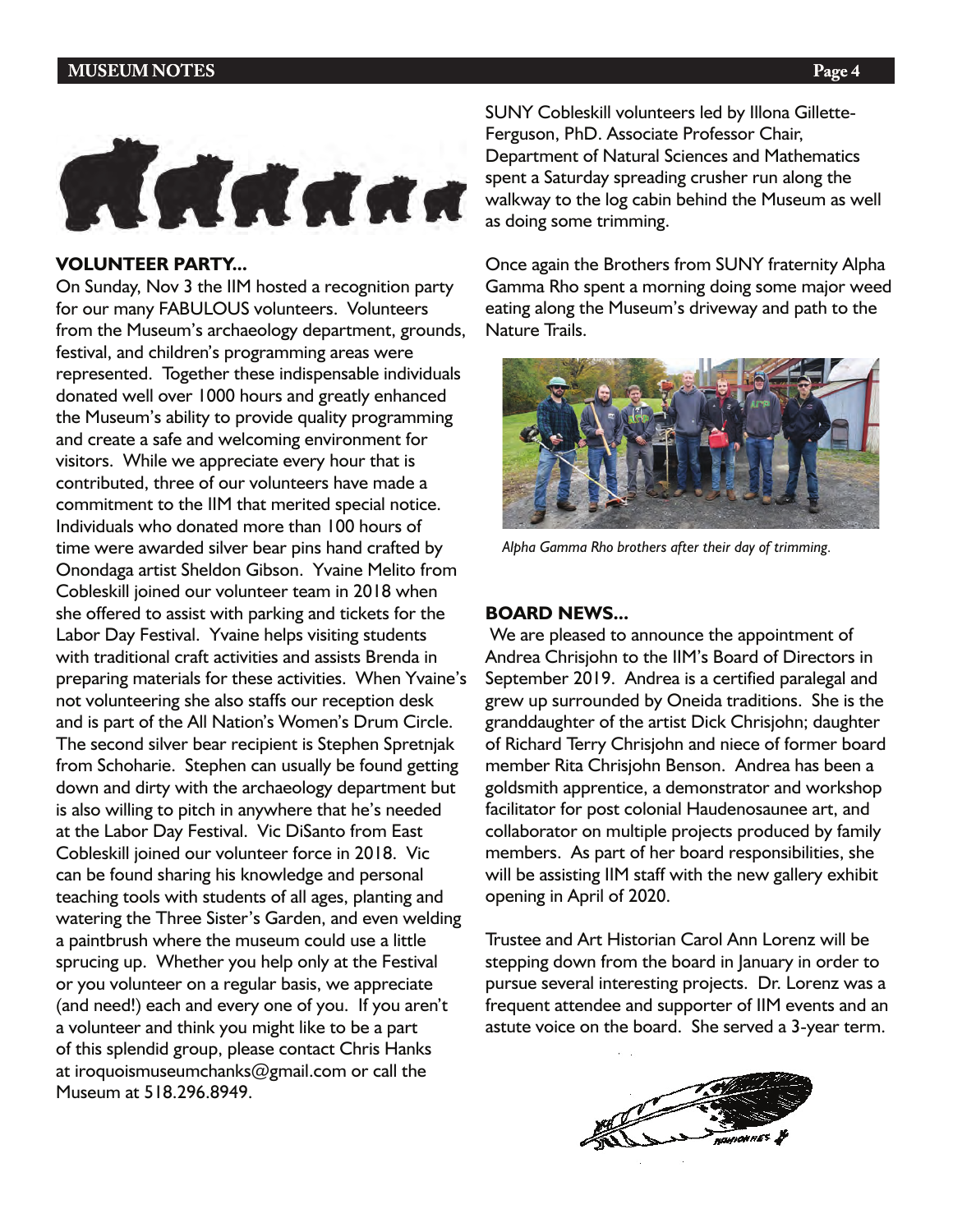## **WHAT'S BEEN HAPPENING BEHIND THE SCENES...**

Here's a snapshot of just a few of the things the IIM has been up to this year that weren't highlighted in previous newsletters.

• Consulted on props, costuming, and content for the television program Billions, Season 5 on Showtime.

• Provided recommendations for the Rockwell Museum in Corning on programming for an upcoming exhibit.

• Assisted art teacher Rem van den Bosch from Belgium by providing Haudenosaunee contacts and introductions for his upcoming educational documentary.

• Loaned artwork from the collection to the Vestal Museum for their exhibit honoring Haudenosaunee women.

• Worked with Noel Chrisjohn Benson (Oneida); Carrie Hill (Mohawk), Peter Jones (Onondaga), and Grant Jonathan (Tuscarora) to review and add cultural and technical information to the object records for the Museum's contemporary art collection.

• Helped judge the Mohawk & Abenaki Art Market at the Adirondack Experience Museum at Blue Mountain Lake.

## **REMEMBRANCES...**

As we reflect on the year's gifts and accomplishments we also want to acknowledge the loss of several people and extend our condolences to their families and friends. Each of these individuals brought something special to their communities, to the world of Haudenosaunee art, and/or to the success of the Museum.

**Florence Benedict/Katsitsienhawi (6/3/1931** 

**– 3/27/2019)** Florence was Mohawk Wolf Clan and resided on Cornwall Island. She is recognized throughout the north country for her black ash splint and sweetgrass baskets. A basketmaker for nearly 80 years, Florence is perhaps best known for her large globe baskets, an original design she created with her daughter Sally Benedict. Her baskets are in the permanent collections of the Iroquois Museum, the NY State Museum, and the Akwesasne Cultural Center. Florence was also active in preparing hot lunches for the children at the Cornwall Island Indian Day School a teacher at the Akwesasne Freedom School.

**Phyllis Bomberry (5/1/1943 – 1/3/2019).** Phyllis was Cayuga Wolf Clan from Six Nations Reserve. For many years she attended the IIM's annual festivals selling Indian tacos and frybread, in addition to her art. She made a wide variety of leather and beaded items, including wallets, purses, belts, moccasins, jackets, shirts, dresses, lighter holders, and barrettes. Often she created tooled leather decorative items using wampum, clan animals, and other images from Iroquois stories. Phyllis taught leatherworking at the schools on the reserve, and has demonstrated her art at Western University in London, Ontario.

**Larry Joyce (10/6/1934 – 2/13/2019)** Larry served as an active member of the Iroquois Indian Museum (IIM) board from 1993 until the spring of 2018. From a transitional period in the IIM's history to 2013 he also served as President of the Board. Larry was Professor Emeritus from SUNY Cobleskill in the fields of History & Sociology. He served as Social Science Department Chair from 1993-2005 and served as a liaison between SUNY Cobleskill and the IIM. He received the United University Professions Award for Excellence in Teaching, SUNY Chancellor's Award Excellence in Teaching, Honorary Alumni October 2011 SUNY Cobleskill, and outstanding Academic Advisor.

**Bruce King (10/2/1950 – 11/27/2019)** Bruce was Oneida Turtle Clan from Oneida, Wisconsin. He spent much of his life in Santa Fe, NM and graduated from the Institute of American Indian Arts in Santa Fe, NM. Bruce was a musician, actor, writer, painter, black belt, and Vietnam veteran. He has been represented by several fine art galleries during his long career. His work has been presented in the US, Canada, Germany, Australia, and Japan and is in the permanent collections of the Iroquois Museum; Institute of American Indian Arts; North American Congress on Latin America; and Six Nations Museum operated by the Fadden family.

**Sheila Sayers (6/26/1949 – 5/10/2019)** Shelia was Oneida Bear Clan and resided on the Tuscarora Reservation before moving to Oneida, NY. She found pleasure in doing beadwork, making and selling earrings, bracelets, and rings. She also enjoyed bingo, powwows, traveling with her fellow elders, and attending the Oneida Senior Center.